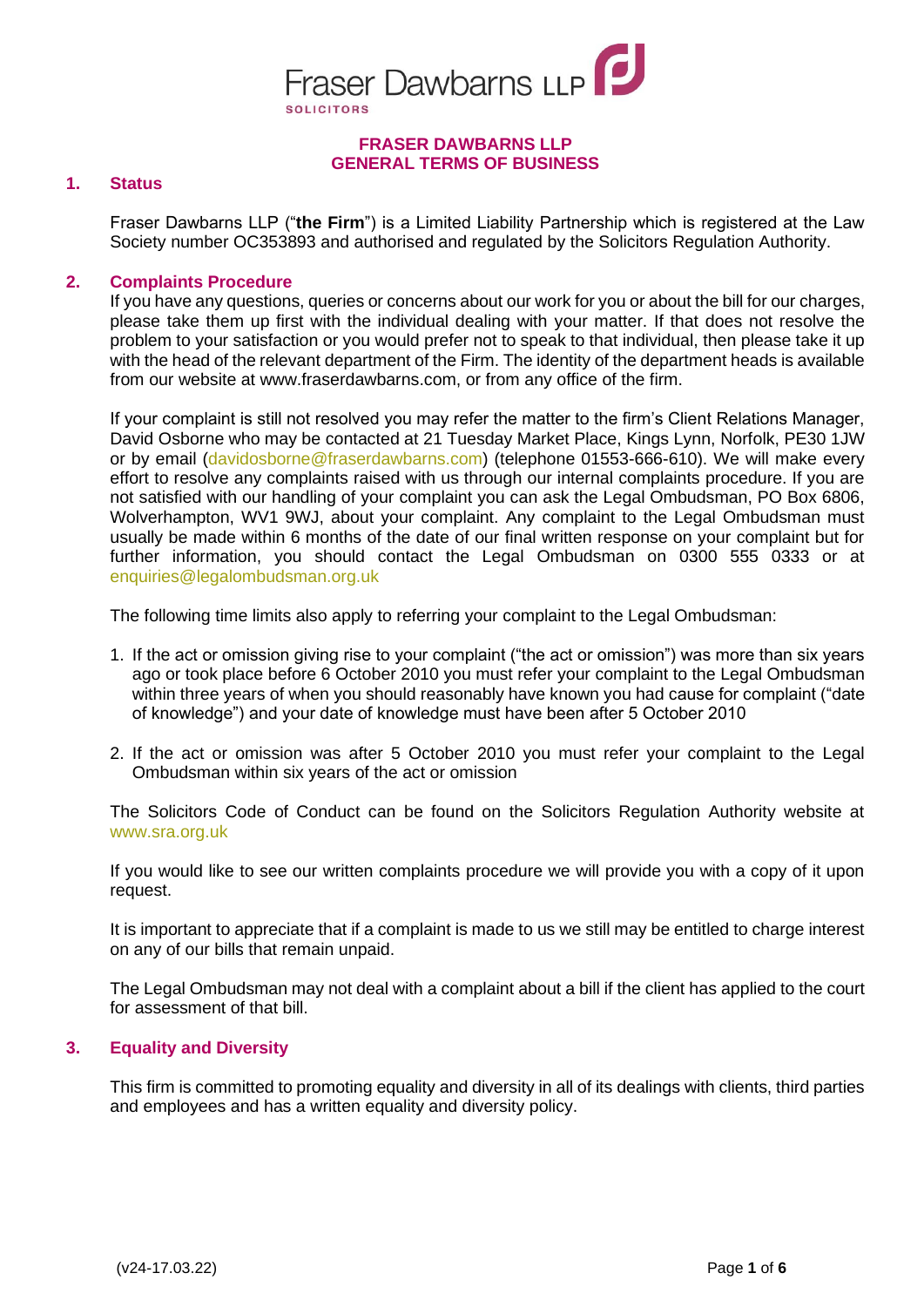# **4. Money Laundering**

### 4.1. *Proof of Identity*

The law now requires solicitors to obtain satisfactory evidence of the identity of their clients, and sometimes people related to them. This is because solicitors who deal with money and property on behalf of their client can be used by criminals wishing to launder money. In order to comply with the law on money laundering, we will request evidence of your identity. If you cannot provide the specific identification requested, please contact us as soon as possible to discuss other ways to verify your identity.

## 4.2. *Confidentiality*

We are under a professional and legal obligation to keep your affairs confidential. However solicitors may be required by statute to make a disclosure to the National Crime Agency in certain situations where they know or suspect that a transaction may involve money laundering or terrorist financing. If we make a disclosure in relation to your matter, we may not be able to tell you that a disclosure has been made.

## 4.3. *Cash*

The policy at Fraser Dawbarns LLP in relation to cash is that payments in cash exceeding £1,000 in total are not accepted.

If you try to circumvent this policy by depositing cash direct with our bank, we may charge you for any additional checks we decide are necessary to prove the source of the funds.

Where we have to pay money to you, it will be paid by cheque or bank transfer. It will not be paid in cash or to a third party.

## 4.4. *Electronic and On-line Data*

As part of the identification process, we will need to carry out identity checks using electronic and online data. Your instructions to us constitute confirmation of your agreement to this.

#### 4.5. *Investigations*

We will charge you if we are required to carry out any work as a result of any money laundering activities relating to you or persons connected to you and/or any allegation of such activities and/or any investigation by the anti-money laundering authorities.

# **5. Data Protection**

We use the information you provide primarily for the provision of legal services to you and for related purposes, including updating and enhancing client records, practice management, statutory returns, and legal and regulatory compliance.

Our use of that information is subject to your instructions, the Data Protection Act 2018 and UK GDPR (General Data Protection Regulations) and our duty of confidentiality. Please note that our work for you may require us to give information to third parties such as expert witnesses and other professional advisers. You have a right of access under data protection legislation to certain personal data that we hold about you. For further information please refer to the firm's Privacy Notice.

# **6. Financial Services – Investment & Insurance**

We are not authorised under the Financial Services & Markets Act 2000, nor are we regulated by the Financial Conduct Authority, but we are able, in certain circumstances, to offer a limited range of investment services to the client because we are members of the Law Society of England and Wales. We can provide these investment services if they are an incidental part of the professional services we have been engaged to provide. If while we are acting for you, you need advice on investments, we may have to refer you to someone who is authorised to provide the service.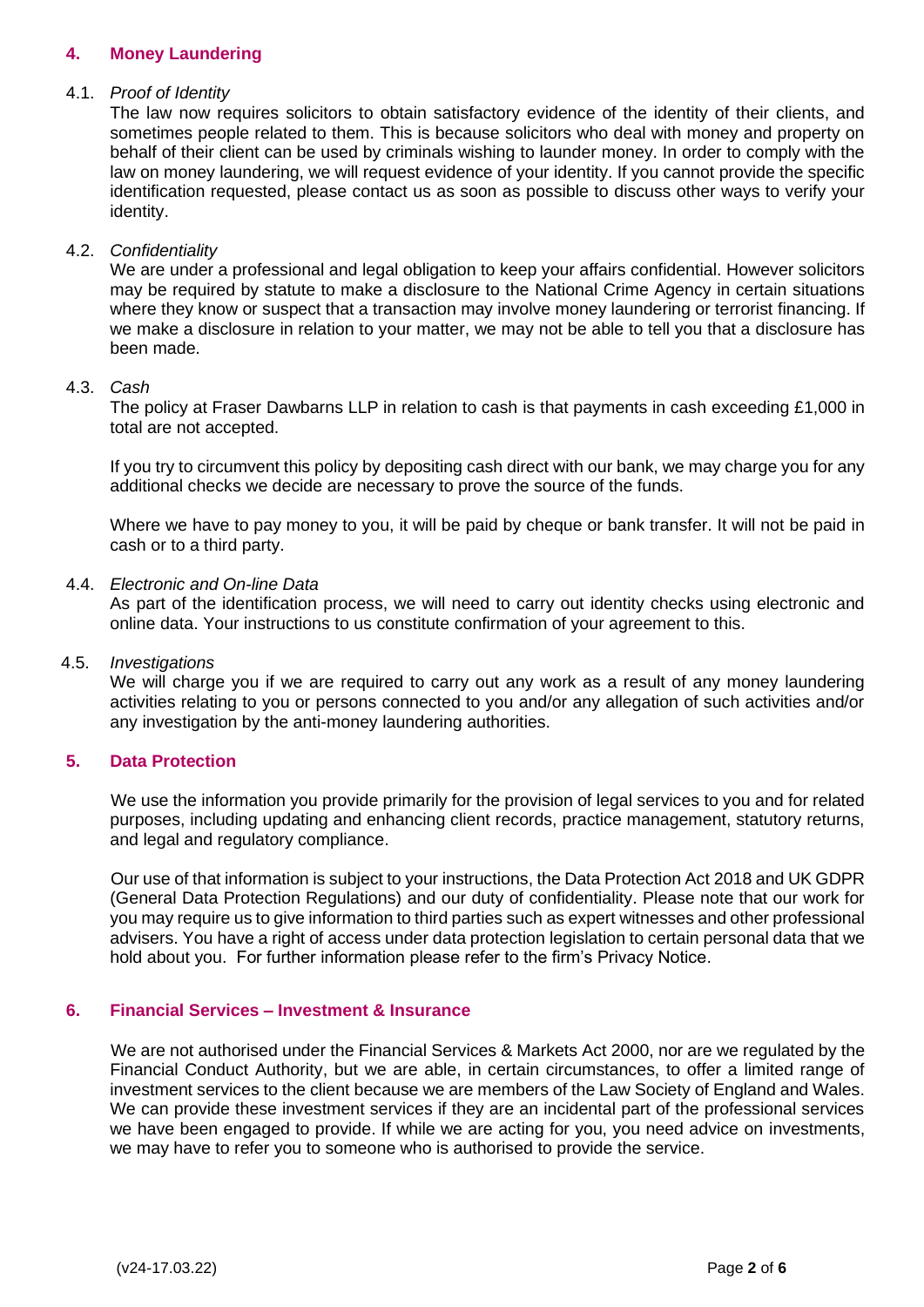Fraser Dawbarns LLP is not authorised by the Financial Conduct Authority. However, we are included on the register maintained by the Financial Conduct Authority so that we can carry on insurance mediation activity, which is broadly the advising on, selling and administration of insurance contracts. This part of our business, including arrangements for complaints or redress if something goes wrong, is regulated by the Solicitors Regulation Authority. The register can be accessed by the Financial Conduct Authority website at [www.fca.org.uk/firms/financial-services-register](http://www.fca.org.uk/firms/financial-services-register)

The Law Society of England and Wales is a designated professional body for the purposes of the Financial Services & Markets Act 2000. The Solicitors Regulation Authority is the independent regulatory body of the Law Society. The Legal Ombudsman is the independent complaints handling body responsible for handling complaints against solicitors (see details above). If you are unhappy with any investment advice you receive from us or with any insurance advice you receive from us, you should raise your concerns with either of those bodies.

## **7. Interest and Commissions**

At the end of your matter, we will credit your account in respect of any interest earned if we hold monies on client account for longer than two months and the amount of interest is more than £20. If however we hold money on client account as stakeholder for another we must account for interest to the recipient of the stakeholder funds. For example, if you pay a deposit when a buying a property to be held by us as stakeholder for your seller we would have to account for interest earned to your seller and not yourself.

In the event that Fraser Dawbarns LLP receives any commissions arising from work carried out on your behalf, whether attributable to investment or insurance activities or otherwise, we will credit your account with the amount of those commissions.

## **8. Termination**

- 8.1. You may terminate your instructions to us in writing at any time, which will be effective when we receive it, but we can keep all your papers and documents whilst there is still money owed to us for fees and expenses.
- 8.2. We will decide to stop acting for you only with good reason, e.g. if you do not pay a bill, a sum on account of costs, there is a conflict of interest, or if you require us to act unreasonably (which for example in a litigation matter includes (but is not limited to) asking us to run arguments that we consider will not succeed or which are not properly arguable) or act in a manner which conflicts with a protocol), or contrary to the SRA Principles and Codes of Conduct for Solicitors and Firms.
- 8.3. If you or we decide that we should stop acting for you, you will pay our charges up to the point at which you or we are notified.

#### **9. Storage of Papers and Deeds**

- 9.1. At the conclusion of your matter we will keep your file of papers in storage for no less than 1 year. After that, storage is on the clear understanding that we have the right to destroy your file of papers after such period as we consider reasonable.
- 9.2. We do not normally make a charge for retrieving stored papers or deeds in response to continuing or new instructions to act for you. We may make a charge based on the time we spend on reading papers, writing letters or other work necessary to comply with these instructions. These charges will be made at the hourly charging rates which are current at the time of your request.
- 9.3. We may make a charge for retrieving stored papers or deeds where there are no new or continuing instructions to act for you, or where you ask us to provide information to you or a third party. These charges will be made at the hourly charging rates which are current at the time of your request.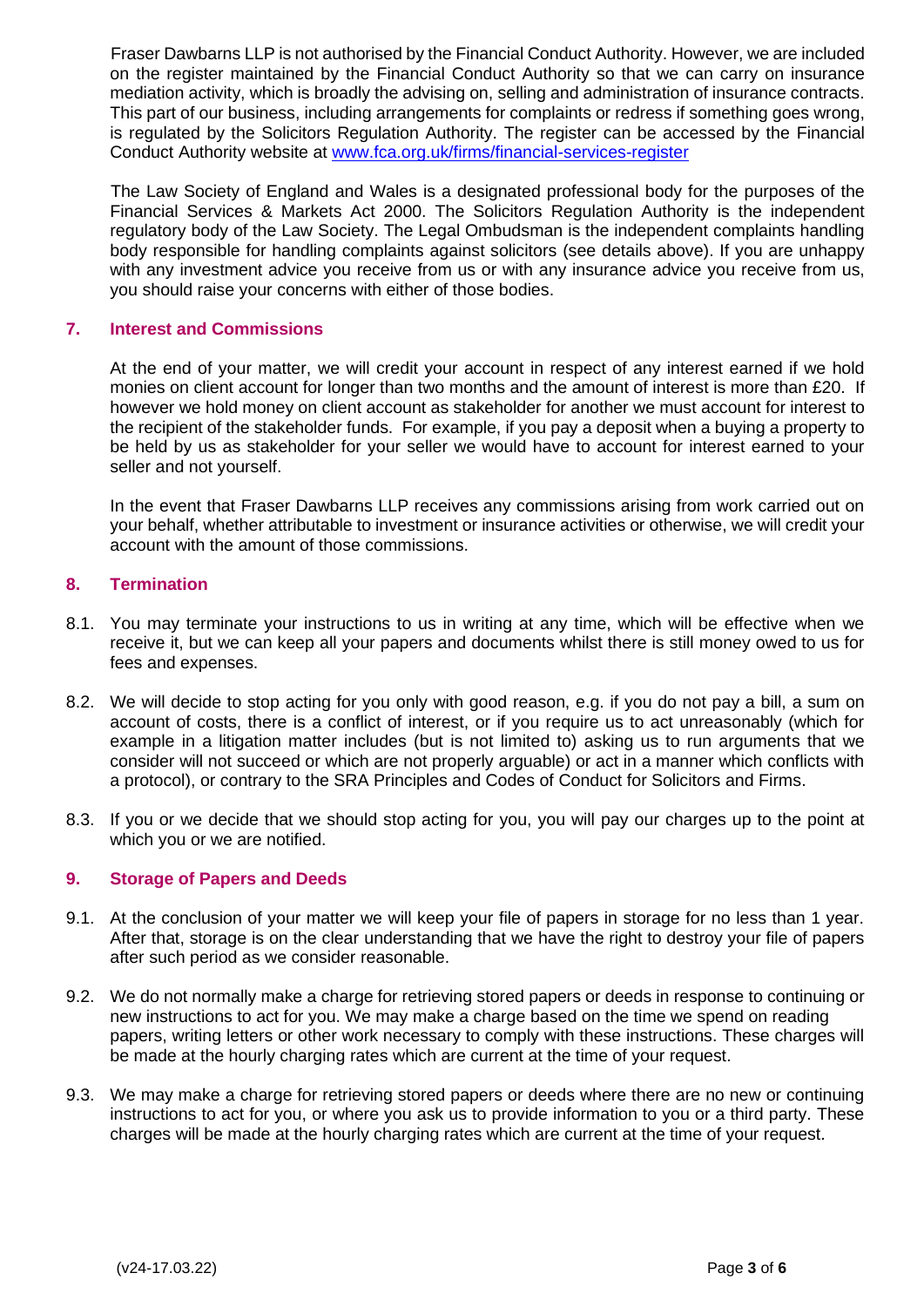9.4. At the conclusion of your matter we will retain electronic data for no less than one year. After that period retention of electronic data on our servers or otherwise is on the clear understanding that we have the right to permanently delete any such electronic data after such period as we consider reasonable.

## **10. Outsourcing and Assessment**

- 10.1. We may be required to produce and disclose all or part of your file to assessors, auditors and similar bodies for the purposes of audit or quality checks. These bodies are required to maintain confidentiality in relation to your files.
- 10.2. We reserve the right to outsource work for work to be carried out by people not directly employed by us. Outsourcing of work and auditing and inspection of files has implications for the confidentiality of your matter. If you have any objection, please let us know without delay. Please note that in the event of such objection, it may be necessary for us to terminate our retainer.

## **11. Terms relevant to fee paying clients**

Hourly rates are reviewed annually, and we will notify you of any adjustment which will affect the hourly rate charged in relation to your matter.

## **12. Billing Arrangements for fee paying clients**

You agree that we may deliver any bill or invoice by email or other electronic means

In certain situations you may be entitled to apply to the court for an assessment of our bill under part III of the Solicitors Act 1974.

Any such application to assess the bill should be made within one month of delivery of the bill and this includes interim bills. If an application is made after one month but before the expiry of 12 months from delivery the court will only order assessment in "special circumstances". The right to an assessment is lost if application is not made within 12 months of payment of the bill.

#### 12.1. *Interim Bills*

You agree we may deliver Interim Bills as and when we feel appropriate or when your matter has reached a particular stage, and that we may deliver interim bills by email or other electronic means. We reserve the right to cease acting for you if any of our interim bills are not paid.

#### 12.2. *Time for Payment and Interest*

Payment of all bills is due within 28 days of our sending it to you. If it is unpaid, we will charge interest on the bill at 8% per year on a daily basis from the date on which payment of our bill is due.

#### 12.3. *Lien*

In the event that any bill is unpaid, we are entitled to retain your papers, documents and property until payment in full has been received.

## 12.4. *Payments on Account*

The day to day running costs that a solicitor incurs in running a matter (such as search fees, court fees, experts fees, travelling expenses etc) are known as disbursements. We may ask you for payments on account of our costs and the disbursements we incur on your behalf as the matter proceeds. In the event of a payment on account not being made we reserve the right to decline to act any further. In that event, we will send a bill for all work done to date.

### 12.5. *Credit Card Payments*

You may pay a sum on account of costs, any sum due to us for costs VAT and disbursements by credit card or debit card. We are unable to accept card payments for any other purpose. We may not be able to take a credit card payment for Stamp Duty land Tax and Land Registry fees.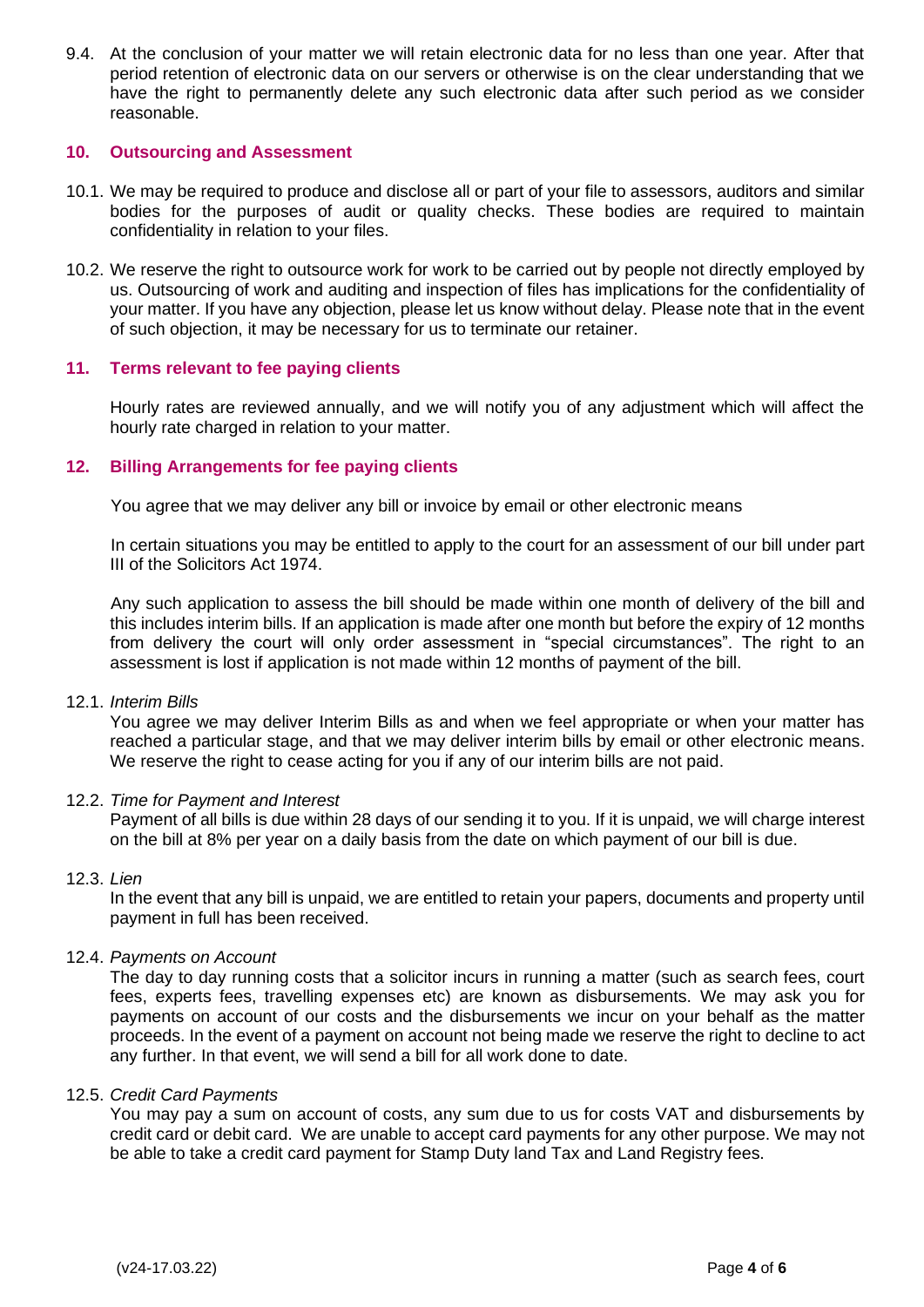## **13. Joint Clients**

Where we are acting on behalf of one or more client by signing this agreement you agree to us taking instructions from one of you on behalf of all of the joint clients unless you advise us to the contrary.

# **14. Partnerships & Limited Companies**

Where we have been instructed by one or more directors of a limited company to act on behalf of the limited company or by one or more partners to act on behalf of a partnership of which they are members:

- $\triangleright$  The director(s) or partner(s) (as applicable) warrant that they have the authority of the limited company or partnership (as applicable) to instruct us and
- $\triangleright$  The director(s) or partner(s) (as applicable) warrant that the limited company or partnership (as applicable) is not insolvent and has the funds to pay our costs and disbursements as they fall due

## **15. Emails**

Any emails sent by us to you (or to others on your behalf) are likely to contain potentially sensitive information about you and/or your matter. Please note that those emails and their enclosures will be sent in a non-encrypted format and as such will be vulnerable to being opened and read by those with the technology and expertise to do so. By instructing us to act for you, you agree to us sending emails about your matter in a non-encrypted manner, unless you advise us in writing to the contrary.

## **16. VAT Number**

Our VAT number is 750873712

#### **17. Professional Indemnity Insurance**

We maintain professional indemnity insurance in relation to the services that we provide. Our insurers are HDI Global Speciality SE UK Branch of 60 Fenchurch Street, London, EC3M 4AD. The territorial coverage of our insurance is England & Wales.

#### **18. Applicable Law**

Any dispute or legal issue arising from our terms of business will be determined by the law of England and Wales, and considered exclusively by the English and Welsh courts

#### **19. Assignment of Retainer**

By instructing us to act for you, you agree that we may assign your retainer to any successor practice of this firm, including any Limited Liability Partnership or Limited Company to which all or part of the firm's business is transferred.

#### **20. Liability of Members and Employees**

You also agree that no member or employee of any Limited Liability Partnership or Limited Company to which your retainer may be transferred shall be liable for any tortious act or omission in relation to your retainer.